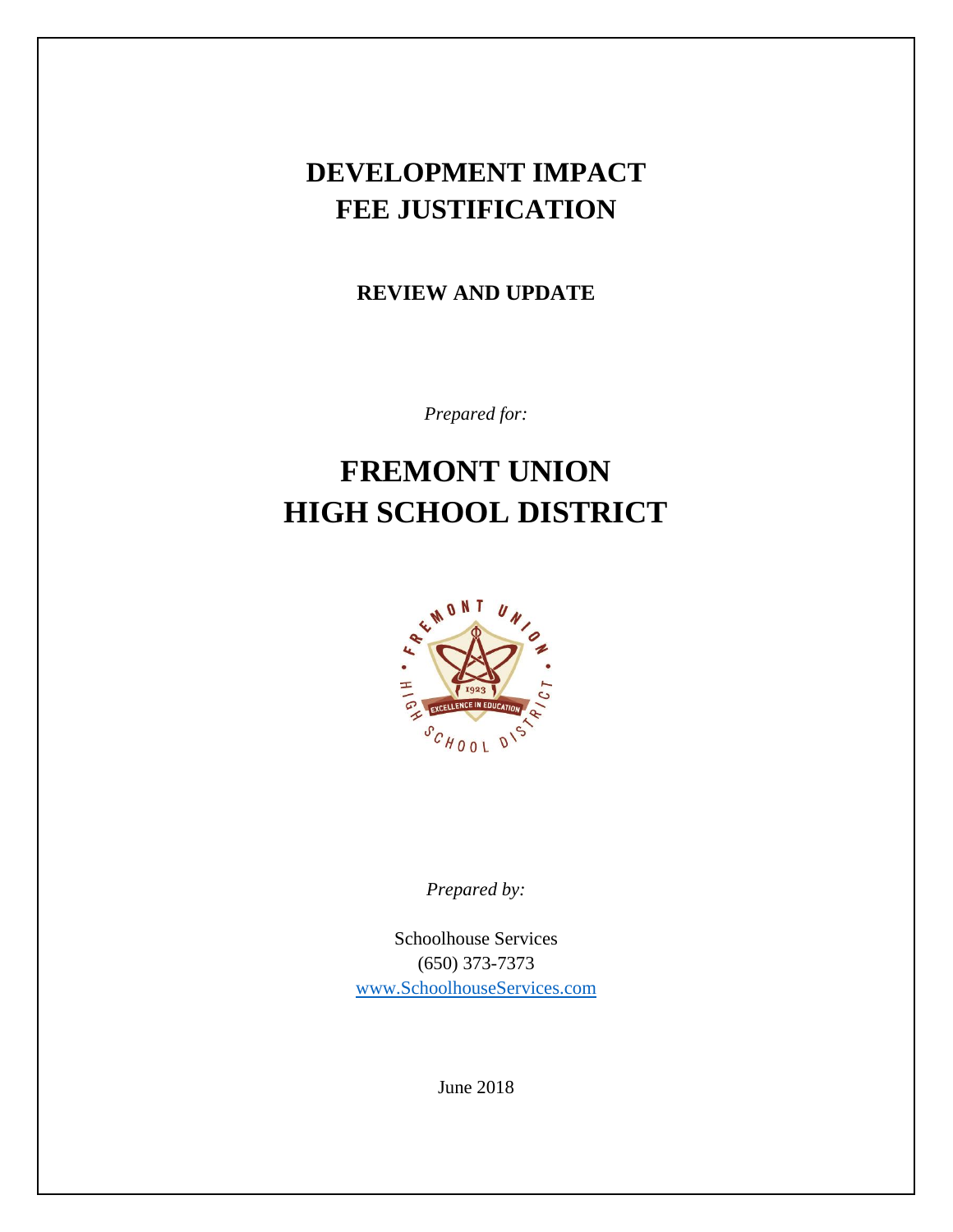## **INTRODUCTION**

In accordance with the legislative guidelines, the State Allocation Board (SAB) has reviewed the maximum level of school facilities impact fees. The new maximum fee levels in dollars per square foot for calendar years 2018 and 2019 were adopted by the State Allocation Board at its meeting January 24, 2018. Per Sections 17620 and 17621 of the Education Code, these are the maximum fee levels that can be charged to developers.

Per existing fee sharing agreements with its feeder school districts, Fremont Union High School District (FUHSD) can levy up to 38% or 40% of the maximum fees, with 60% going to Cupertino Union School District (CUSD) or 62% going to Sunnyvale School District (SSD), depending on the boundaries within which the development will occur. (The terms of the fee agreements vary slightly.) The new maximum fee levels, as well as the CUSD and SSD share levels, are shown below:

|                                 |        | <b>Fremont Union High</b>    | <b>Fremont Union High</b>    |  |
|---------------------------------|--------|------------------------------|------------------------------|--|
|                                 | Total  | <b>School District Share</b> | <b>School District Share</b> |  |
|                                 |        | (with CUSD)                  | (with SSD)                   |  |
| <b>Residential Construction</b> | \$3.79 | \$1.52                       | \$1.44                       |  |
| Commercial and Industrial       | \$0.61 | \$0.24                       | \$0.23                       |  |
| Construction                    |        |                              |                              |  |

Schoolhouse Services prepared a comprehensive Fee Justification Report for the FUHSD in March 2016. Also known herein as "the previous report,' it documented the District's justification for residential and commercial/industrial (i.e., non-residential buildings) development impact fees. Schoolhouse is to review the description of the impacts of new development in the existing report to determine in general the significant changes that have occurred, incorporate information about the recently constructed facilities in the District, and adjust the calculations for changes (including inflation). This report supplements the previous report and provides updated information for the Board as it considers raising the fees to the 2018 and 2019 maximum levels.

Housing development in the city has been increasing. New laws have been passed, and others are being considered, that require cities to approve projects that would not have been otherwise approved. California Senate Bill 35 (SB35) has requirements for Cupertino to achieve Statemandated new housing levels. The District's most recent enrollment projections consider these changes, while also accounting for changing demographics that may affect the student generation rates in both new and existing housing.

Changes in available classrooms have also occurred since the previous report. Voters passed a bond issue and the resultant funds have enabled the District to construct new facilities, allowing the District to accommodate a larger number of students. Construction information indicates that that the costs for these facilities are about the same as those assumed in the previous report. Finally,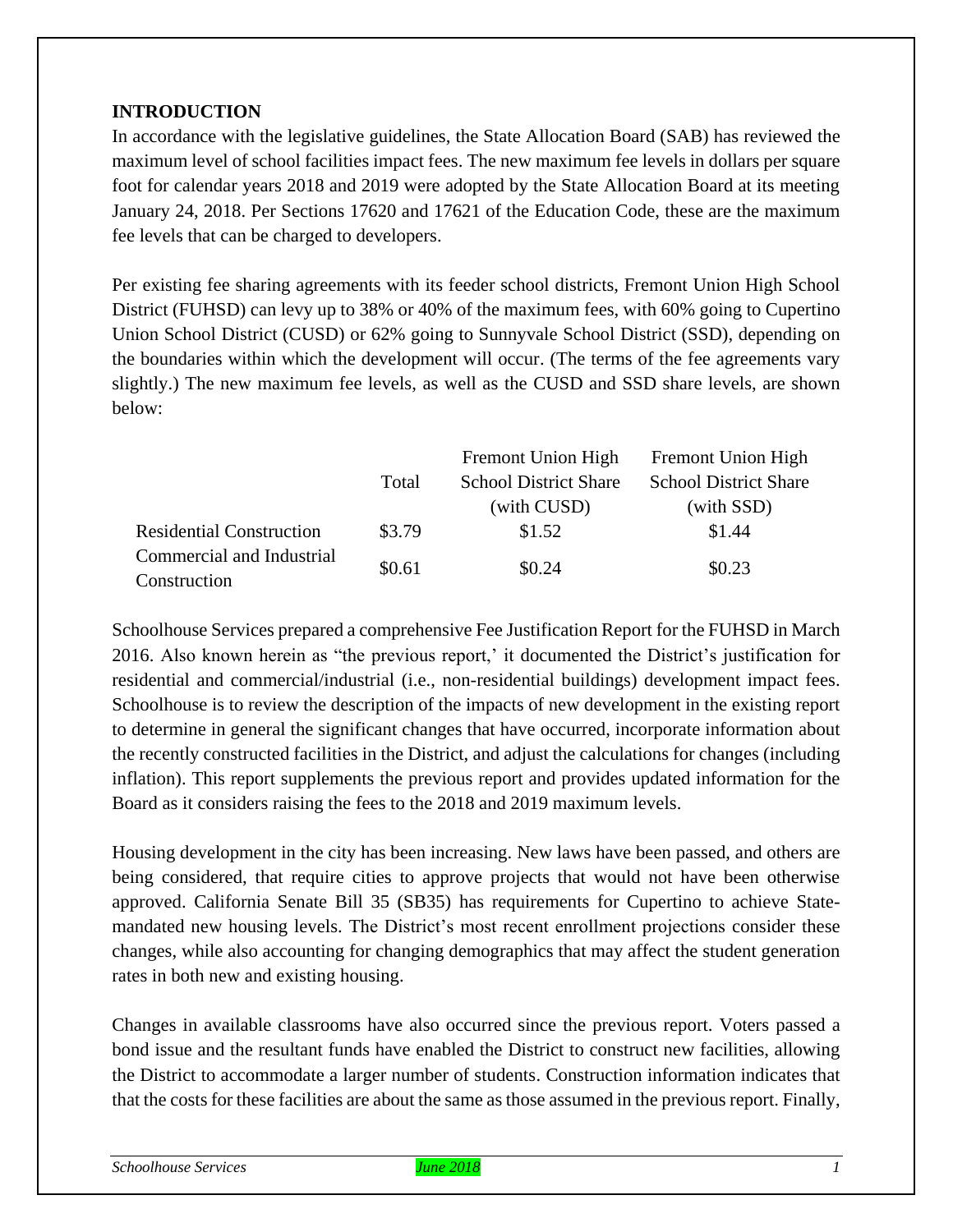many existing modular and permanent buildings are aging and their availability for continued use in the coming years is discussed. This report focuses on these changes. Many of the findings from the previous report remain unchanged. Therefore, the results can be efficiently communicated as a supplement to that report and the Board can act based on the information in both reports.

#### **REVIEW AND UPDATE**

This section reviews the major elements in the chain of relationships underlying the justification of development impact fees and addresses significant changes since the preparation of the 2016 justification study.

#### **New Housing Development**

Housing projections in the previous report were based on a report by Enrollment Projections Consultants (EPC), the demographic consultants to the District. The current report uses updated projections from EPC. The previous report projected a total of 3,350 units expected to be constructed in the District from 2015 to 2020. Projections have increased significantly, with the most recent EPC report projecting 5,680 units over the next six years (2018-2024). This review assumes the 5,680 units projected by EPC.

As FUHSD has sharing agreements with both the CUSD and SSD elementary districts, EPC distinguishes units both by type and by elementary-school boundaries. The majority of projected units continue to be in multi-family (generally market-rate MF) units (i.e. apartments and condominiums). However, while the previous report showed most of the MF units to be within the SSD boundaries (2,280 MF units) and a much smaller number to be within the CUSD boundaries (820 MF units), the units are now more evenly distributed. EPC projects 3,095 MF units within the SSD boundaries (2,570 units in the Columbia Middle School (CMS) boundaries and 525 within the Sunnyvale Middle School (SMS) boundaries)<sup>1</sup> and 2,320 MF units projected within the CUSD boundaries, for a total of 5,415 market-rate MF units. In contrast, single-family<sup>2</sup> (SF) units projected in the CUSD boundaries have stayed constant at 80 units projected in both this and the previous report, while SF units projected in the SSD boundaries have declined from 50 units to 20 units. Therefore, the total projected SF units have declined from 130 SF units in the previous report to 100 SF units in the current report. Finally, the number of units in below-market-rate multifamily (BMR-MF) projects expected has increased from 120 units in the previous report to 165 units in the current report. All of these BMR-MF units are within the SSD boundaries. The impact of the increase in units on students projected to be generated from new development is discussed below.

#### **Student Generation and Enrollment**

<sup>&</sup>lt;sup>1</sup> The CMS and SMS MF unit distinctions are included as they have different student generation rates. This will be discussed in the next section.

<sup>2</sup> EPC considers single-family (SF) units to include both single-family detached (SFD) units and large SF attached units that are equivalent to SFD units (i.e., those with attached garages and enclosed outdoor space).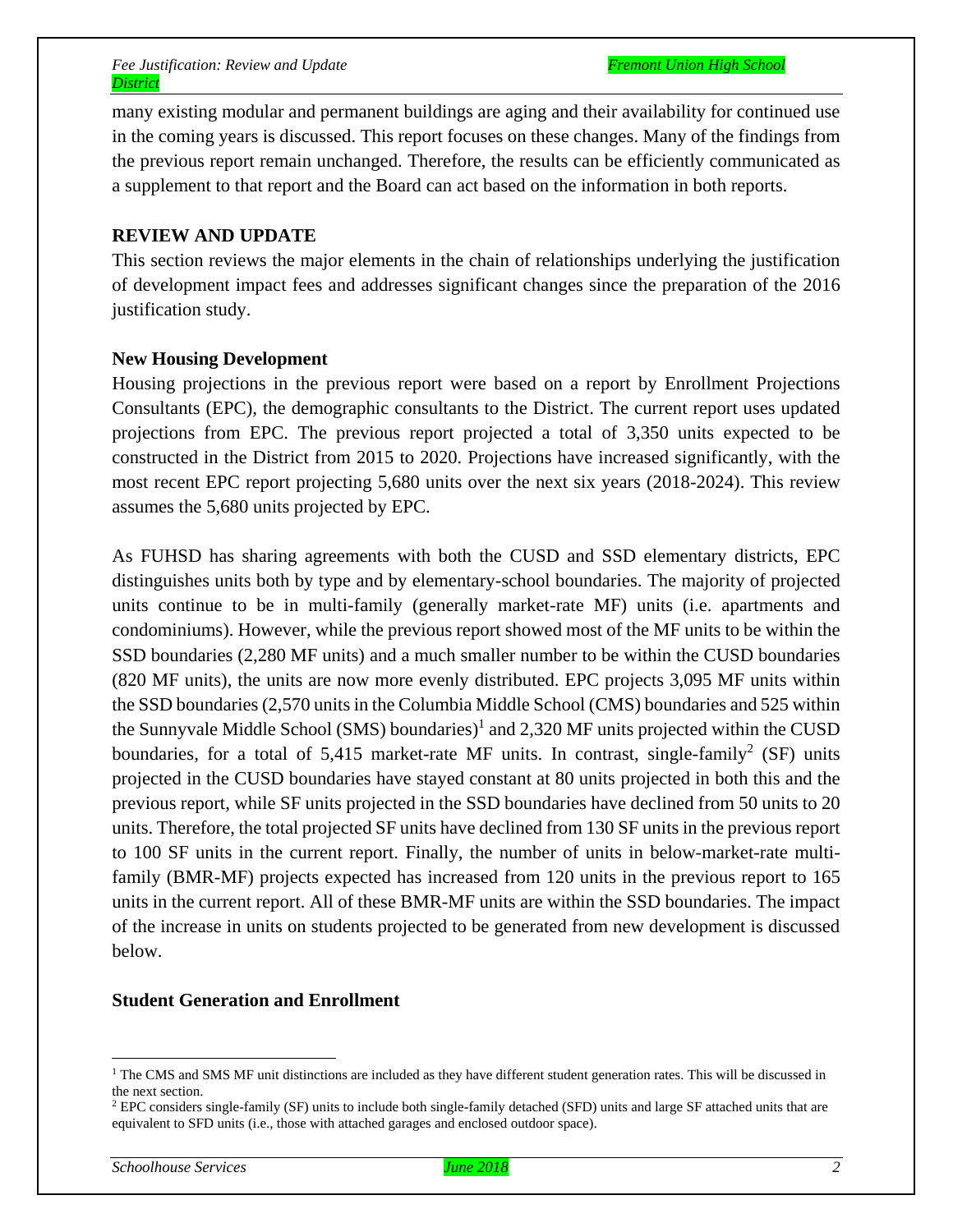Student generation rates (SGRs) are the number of students residing in a group of homes divided by the number of homes in the group. (For example, 100 homes with 20 students residing in them have a student generation rate of 0.2). The most recent surveys of new development, undertaken by EPC, project current SGRs for market-rate MF units to be about the same as those projected in the previous report at 0.08 students per home within the CUSD boundaries, 0.01 students per home within the CMS boundaries of SSD, and 0.03 students per home within the SMS boundaries of SSD. For SF units, EPC projects 0.03 students per home for those units within SSD boundaries and 0.14 students per home for those within CUSD boundaries. This is a decrease from the 0.10 and 0.21 students per home (respectively) projected for SF units in the previous report. The SGRs for BMR-MF units have also decreased. For units within SSD boundaries, the rates have changed from 0.28 students per unit in the previous report to 0.17 students per unit in the current report.<sup>3</sup>

The increase in the projected number of new MF units means that new development will be impacting the District significantly more than calculated in the previous report. The expected number of students from new homes has increased from 169 in the previous report to 268 students in the current report. The updated projected number of students from new homes is shown in Table 3-3 (revised) below. This revised table replaces the table in the previous report.

| <b>Unit Type</b>                                         | <b>Units</b> | $SGRs*$ | <b>Students</b> |  |
|----------------------------------------------------------|--------------|---------|-----------------|--|
| <b>Sunnyvale School District (SSD) boundaries</b>        |              |         |                 |  |
| $Single-Family(SF)$                                      | 20           | 0.03    |                 |  |
| Market-rate multi-family (market-rate MF) in CMS         | 2,570        | 0.01    | 26              |  |
| Market-rate multi-family (market-rate MF) in SMS         | 525          | 0.03    | 16              |  |
| Below-market multi-family                                | 165          | 0.17    | 28              |  |
| <b>Cupertino Union School District (CUSD) boundaries</b> |              |         |                 |  |
| Single-Family (SF)                                       | 80           | 0.14    | 11              |  |
| Market-rate multi-family (market-rate MF)                | 2,320        | 0.08    | 186             |  |
| <b>FUHSD Total</b>                                       | 5,680        |         | 268             |  |

## **Table 3-3 (revised) Enrollment from New Housing (2018-2024)**

 *\*SGRs differ slightly from those presented in the EPC due to varying calculation methods. Sources: Enrollment Projection Consultants (EPC) and Schoolhouse Services.*

## **Enrollment and Capacity of Fremont Union High School District Schools**

<sup>&</sup>lt;sup>3</sup> EPC also calculates SGRs for CUSD below-market rate units and SSD below-market-rate SRO units. However, since there are no current units of these types projected, these SGRs have not been included here.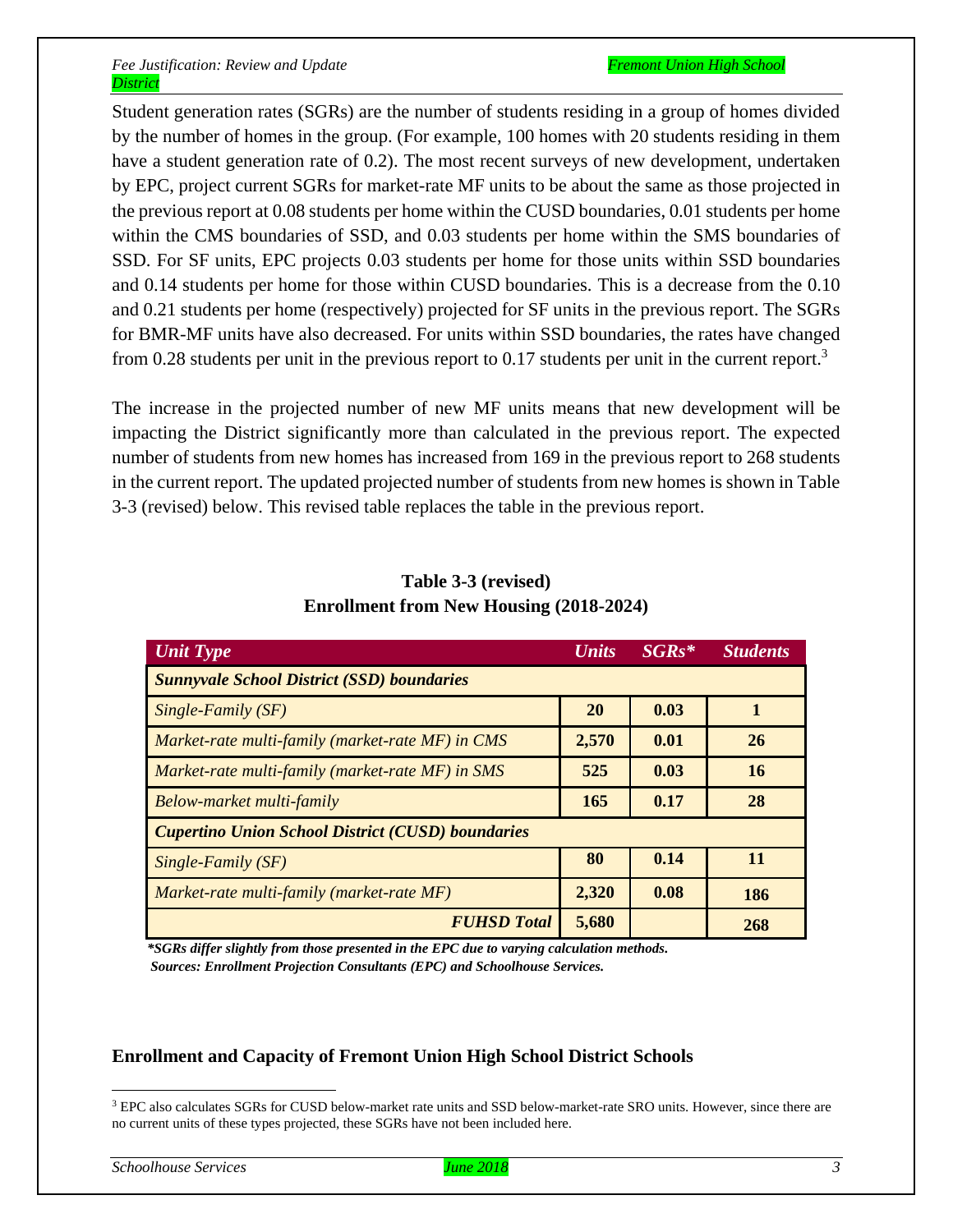A discussion of the capacity of schools needs to start with a consideration of the pattern of capacity versus enrollment of the district as a whole. In the previous report, it was noted that FUHSD had been experiencing steady growth, with enrollment having increased by 18% over the previous 15 years. Enrollment was projected to grow another six percent over the following five years. However, the situation has changed. EPC expects enrollment in FUHSD to remain essentially constant for the next two years but then begin to decline, with decrease of approximately 900 students over the next six years. This is largely based on declining enrollments currently seen in FUHSD's feeder elementary districts.

## Changing Demographics

Two main factors appear to be responsible for this decline. One is a long-understood and -anticipated maturation of households whose students are graduating and moving on. This process has been ongoing over the last decade, particularly in the southern half of the District, but the resulting loss of students was in the past more than compensated for by the growth in young families in the northern portion of the District.

## Rising Housing Prices

The other factor causing a loss of students is relatively new and accounts for the majority of the decline. Rapidly rising rents are resulting in young families being priced out of the District. Rising home prices are also making it much more difficult for young families to move into the District, though they do not price out existing homeowners and thus have a smaller effect. Many of the households with the financial resources to move into the District are young tech employees, many not yet married and relatively few with school-age children. EPC sees this factor continuing to reduce enrollment over the next six years.

EPC has begun to forecast growth for shorter periods than ten years, reflecting the firm's uncertainties about the mid- and long-term picture. In the long-term, the young tech workers will be older; a decade from now, many will be married and have children in the household. Additionally, rising values could lead to more home sales by older households in the district, with the buyers being tech employee households, including workers who currently choose to live in San Francisco because of its more urban life style, but who will likely come to prefer a more suburban environment with good schools when they have school-age children.

## Changing Capacity Considerations

In previous reports, the increased enrollment from both new and existing housing were the main considerations regarding District capacity. The 2016 comprehensive report includes an extensive discussion of enrollment capacity. For many years, FUHSD has been pushed to have available the capacity to accommodate continually increasing enrollment. However, as mentioned above, the District can look ahead and see that enrollment is projected to begin decreasing in a few years. In this report, we continue to review capacity based on issues presented in prior reports, including average class size (classroom loading), the number of classrooms available, and classroom usage.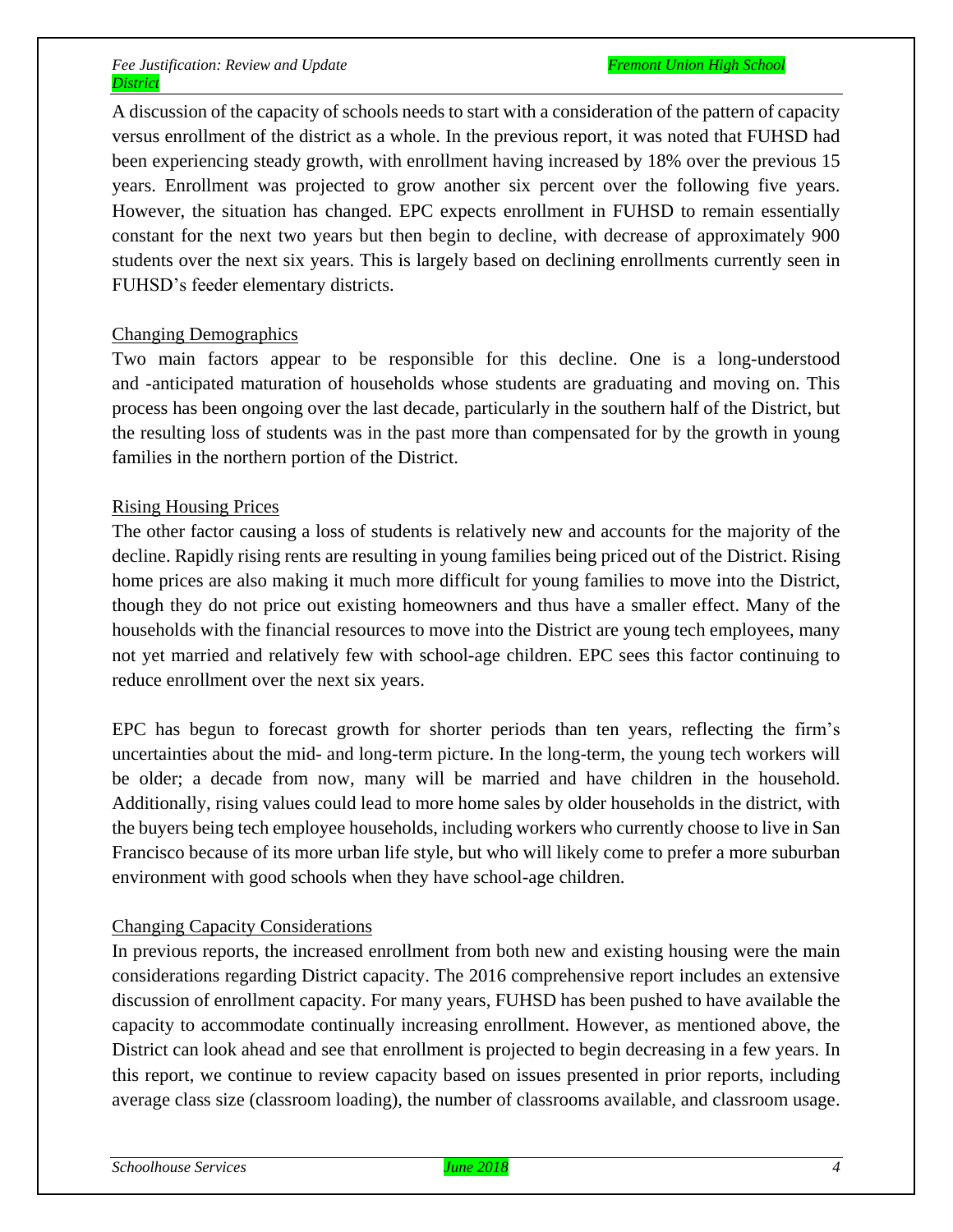However, we also discuss District capacity in relation to the growing impact of availability of aging classrooms for ongoing use.

#### Enrollment Capacity

As the District has been faced with increasing enrollment for many years, it is not surprising that District staff prepare detailed information about the capacity of the schools, based on factors such as current teacher/pupil ratios, whether teachers can stay in their rooms during their teacher preparation periods, and minimal availability of rooms for meetings that are not regularly scheduled. Thought these are not the determination of the District's educational standards, they are the appropriate basis to begin consideration of the District's current enrollment capacity.

The District has added more than 100 classrooms over the last decade. The District's recent classroom count for the space available for the 2017-18 school year shows 457 classrooms in the five high schools (Cupertino, Fremont, Homestead, Lynbrook, and Monta Vista) that can be used for instruction.<sup>4</sup> While this is the same total count found in the previous report, the distribution of SDC and non-SDC has shifted a bit to 411 general education (non-SDC) classrooms and 46 SDC classrooms in the current report.

As in the previous report, the District's target is to schedule non-SDC classrooms for an average of 5.33 periods out of the seven periods of the day, and the District estimates the needed capacity per student at 6.10 classes per day. This results in a practical capacity of 87% of the needs of the students in an average class. The maximum number of students for each type of class is set by the District's contract with teachers. This often means that the number of students in a given classroom will differ for different periods of the day. As in the previous report, the average loading of all non-SDC classes is defined at 30.1 students per class. The sizes of Special Day Classes are set by the state standards. The District averages 12 students per SDC class. Room usage for SDC classes is targeted for 4.33 periods per day (slightly lower than the 4.5 periods estimated in the previous report. SDC students are also assumed to take an average of about 6.10 classes per day, meaning each room provides about 71% of the needs of an average SDC class. More details about classroom usage can be found in the 2016 report.

Using these data, the capacity of the 411 non-SDC rooms is 10,810 students and the capacity of the 46 SDC rooms is 392 students, for a total capacity of 11,201 students. This capacity is just above the 2017-18 District enrollment of approximately 11,000 students. This is shown in Table 4-1 below. 5

<sup>4</sup> The count of classrooms does not include rooms used full-time for academic support (e.g. libraries, computer labs) or administration.

<sup>5</sup> This is not a revised table as there are no tables in Chapter 4 in the 2016 report.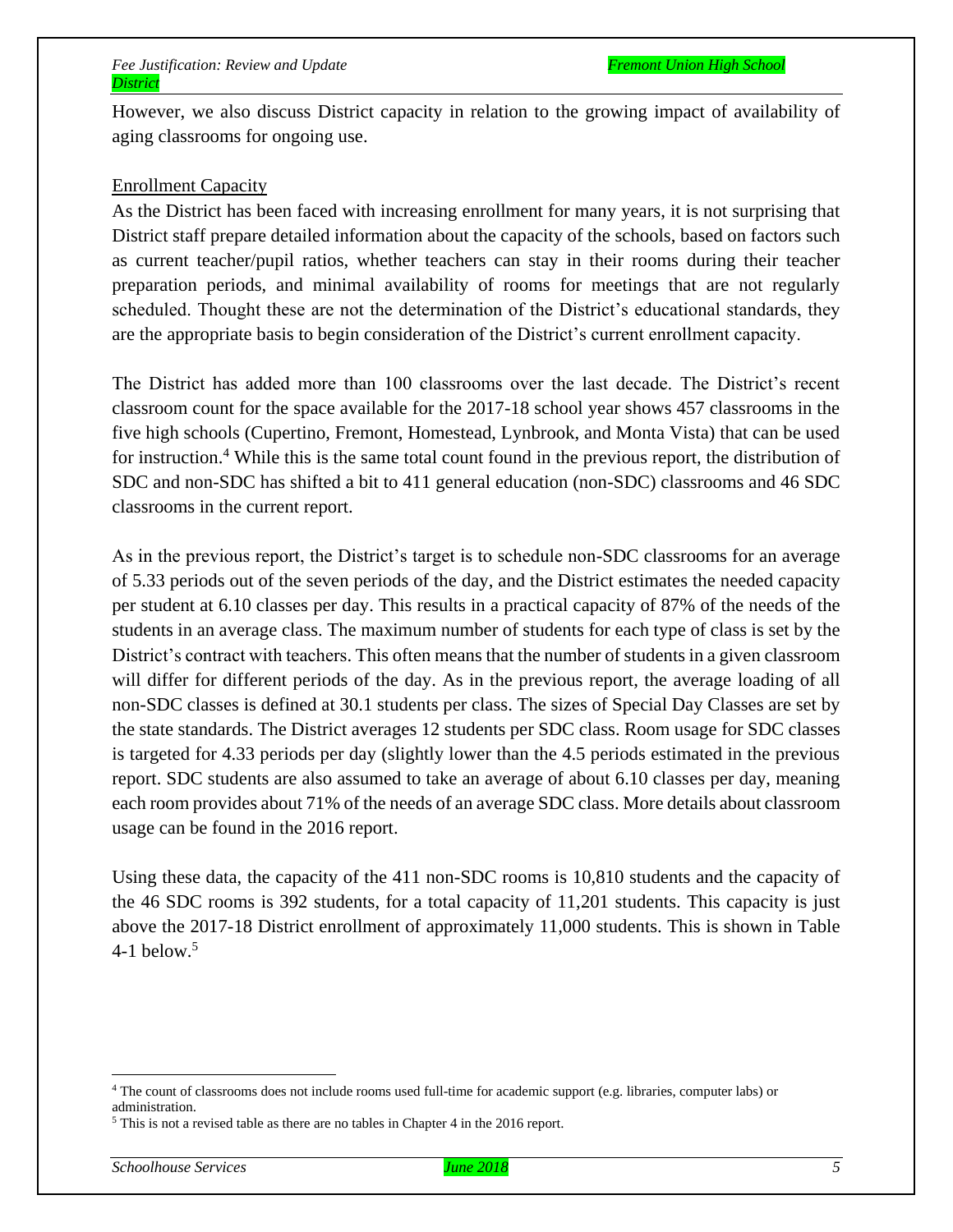|                                      | <i>General</i><br><b>Education</b> (non-<br>SDC | SDC  | Total  |
|--------------------------------------|-------------------------------------------------|------|--------|
| <i><b>Classrooms</b></i>             | 411                                             | 46   |        |
| Loading Standards (avg class size)   | 30.1                                            | 12   |        |
| <b>Theoretical Capacity</b>          | 12,371                                          | 552  | 12,923 |
| Avg Room use                         | 5.33                                            | 4.33 |        |
| <b>Avg</b> Take                      | 6.1                                             | 6.1  |        |
| <b>Practical capacity adjustment</b> | 87%                                             | 71%  |        |
| <b>Practical Capacity</b>            | 10,810                                          | 392  | 11,201 |

## **Table 4-1 Classroom Count and Enrollment Capacity\***

*\* Totals may appear slightly different than summed numbers from columns due to unrounded numbers in calculations Source: Fremont Union High School District Capacity Analysis (2018-19)*

#### Replacement and Refurbishment of Existing Classrooms

As described in the information about enrollment above, the District can look ahead and see that enrollment from existing homes is projected to begin decreasing in a few years. The District probably will not, at least in the near- to medium-distant future, be faced with the need to accommodate more students. This has allowed the District to focus on the need to replace and refurbish old and/or obsolete facilities.

California Government Code Section 66008 and 66006(f) requires that "at the time the local agency imposes fees for public improvements on a specific development project, it shall identify the public improvements that the fee will be used to finance." The District's developer fee fund will be used to fund classrooms and educational support facilities needed to house students from new development. Consistent with California law, fee revenues will not be expended for regular maintenance or routine repair, for addressing asbestos problems, for deferred maintenance, or to correct existing deficiencies, except to replace or refurbish facilities, as necessary, to meet educational standards in the future.

The above analysis has made it clear that the primary task is replacing, refurbishing, and enlarging existing facilities that will otherwise become deteriorated or obsolete and unavailable to house students from new or existing homes. Government Code Section 66001 (g) was amended specifically to recognize the inclusion of costs "in order to (1) refurbish existing facilities to maintain the existing level of service" in the determination and expenditure of fees to mitigate development impacts. A possible need is the addition of a small amount of capacity, where possible, at campuses that are already full or to enlarge support facilities (e.g. cafeterias) to match the capacity of the classrooms so that additional students from new development will not cause or increase enrollment pressures.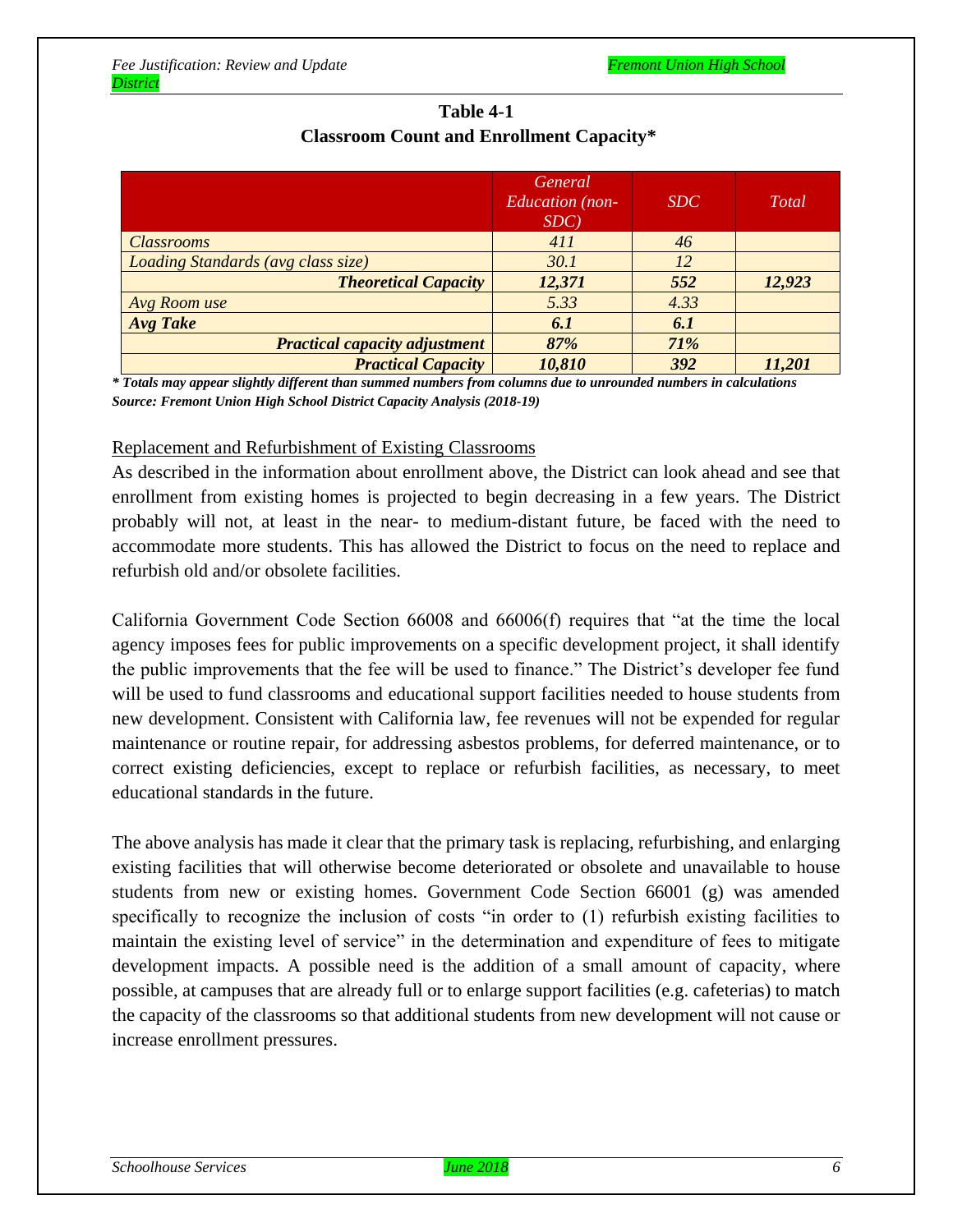#### **Facilities Cost**

Capital projects within the Fremont Union High School District (FUHSD) provide information about the cost of refurbishing or replacing educational space to maintain enrollment capacity in the future. This information is in the form of costs for projects to be undertaken in 2018 and 2019. A list of planned projects includes the construction of four classroom buildings, of which only one does not involve demolition of an older building. A number of other planned projects involve renovation or replacement of space in buildings such as gym/field houses and cafeterias, some of which have a minority of the space devoted to classrooms. The per-square-foot cost of the three classroom buildings requiring demolish are very similar and average \$726 per square foot.<sup>6</sup> That amount is used here as a conservative basis for determining the capital cost impact of students from new development.

#### **Cost Impact of New Development**

The California School Facility Program (SFP) program, which provides school construction grants to qualifying districts, uses standards of 95 square feet per high school student. This size standard includes space for academic support activities, such as libraries, assembly space (often general purpose), administrative offices, and cafeteria kitchen space. The SFP space standards are considered minimal.<sup>7</sup> Multiplying this standard by the \$726 per footsquare construction cost above results in a conservative cost estimate of \$68,970 per high school student to add capacity to District schools.

The updated analysis of new homes and the number of students they generate resulted in the forecast of 268 students residing in new homes six years from now. The cost of additional capacity is multiplied by the number of students to project the total cost impact of new development, as shown in Table 5-2 (revised). The larger number of students projected from new homes and the real-world cost of construction in the District have combined to result in a higher cost of providing capacity for students from new homes over the next six years, rising from 11.76 million in the previous report to 18.48 million in the current report.

| <b>Square Feet per Student</b>       | 95           |
|--------------------------------------|--------------|
| Cost per square foot                 | \$726        |
| <b>Construction Cost per Student</b> | \$68,970     |
| <b>Students from new development</b> | 268          |
| <b>Total Cost Impact</b>             | \$18,484,000 |

## **Table 5-2 (revised) Cost Impact of New Development**

*Source: Schoolhouse Services and Fremont Union High School District*

<sup>6</sup> The fourth classroom project, a four-room building, has a much higher cost per square foot and is not included.

<sup>7</sup> In its 2007 report *Complete Schools*, the California Department of Education evaluates this standard as seriously inadequate.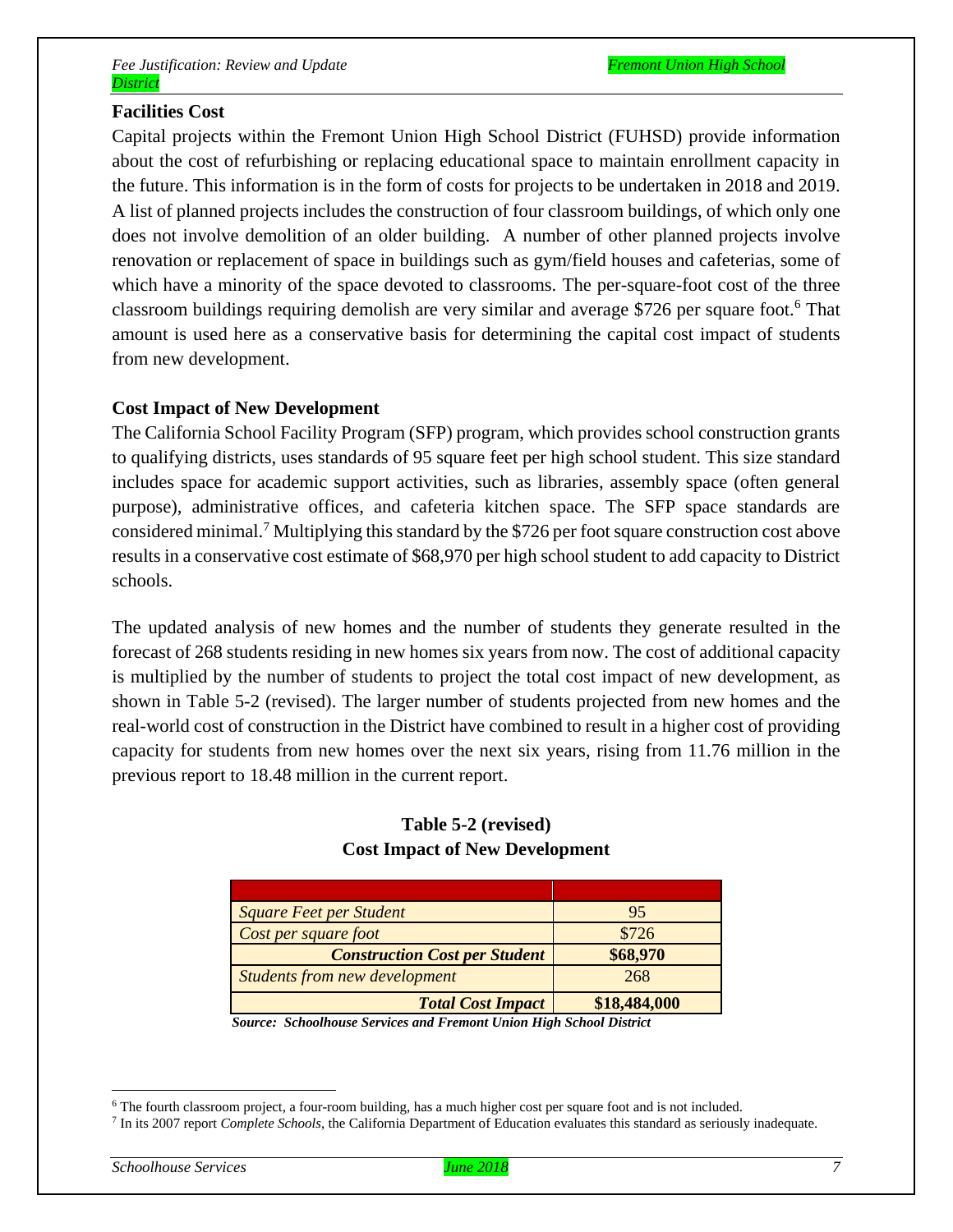We can now estimate the total square footage of new residential space expected in the next six years. Based on a review of developer fee logs over the previous few years, the previous report estimated single-family units to have an average of 3,000 square feet per unit and multi-family (MF) units and below-market-rate MF (BMR-MF) units to have an average of 1,200 square feet per unit. There was a total of 4.254 million square feet of new residential space.

We use that same review, along with EPC's review of housing samples in both the Fremont Union High School District boundaries and nearby Districts., to estimate square footage for the current report. While the number of projects with all types of MF units have been projected to increase, projects now consist of a larger portion of smaller units (e.g. studios or one-bedroom apartments). Some larger units still are found in the Sunnyvale Middle School area, but they constitute only about 12% of all projected MF units in the District. Therefore, the 5,415 MF units and 165 BMR-MF units are now estimated to average 1,100 square foot per unit. SF units are also projected to be slightly smaller with 2,900 square feet per unit. The 5,680 project units have approximately 6.428 million square feet. This calculation is shown in Table 6-1 (revised) below.

## **Table 6-1 (revised) Square Feet of Residential Development**

|                               | Single-<br>Family | Multi-<br>Family* | <b>T</b> otal |
|-------------------------------|-------------------|-------------------|---------------|
| <b>Number of New Units</b>    | 100               | 5,580             | 5,680         |
| <b>Average Square Footage</b> | 2,900             | 1,100             |               |
| <b>Total Square Footage</b>   | 290,000           | 6,138,000         | 6,428,000     |

 *\* Includes 5,415 market-rate units and 165 below-market-rate units Source: Schoolhouse Services* 

Both the square feet of new development expected to be available to share in mitigating the cost impact and the cost of housing students from new development has increased substantially. The total cost impact of new development was determined in Table 5-2 (revised) to be \$18.48 million, a cost allocated to 6.428 million square feet of residential construction. As shown in Table 6-2 (revised), the resulting cost impact is \$2.88 per square foot.

## **Table 6-2 (revised) Cost Per Square Foot Cost of Residential Development**

| <b>Facilities Costs</b>                |              |
|----------------------------------------|--------------|
| <b>Total Facilities Cost</b>           | \$18,484,000 |
| <b>Total Square Footage</b>            | 6,428,000    |
| <b>Facilities Cost per Square Foot</b> | \$2.88       |

 *Source: Schoolhouse Services*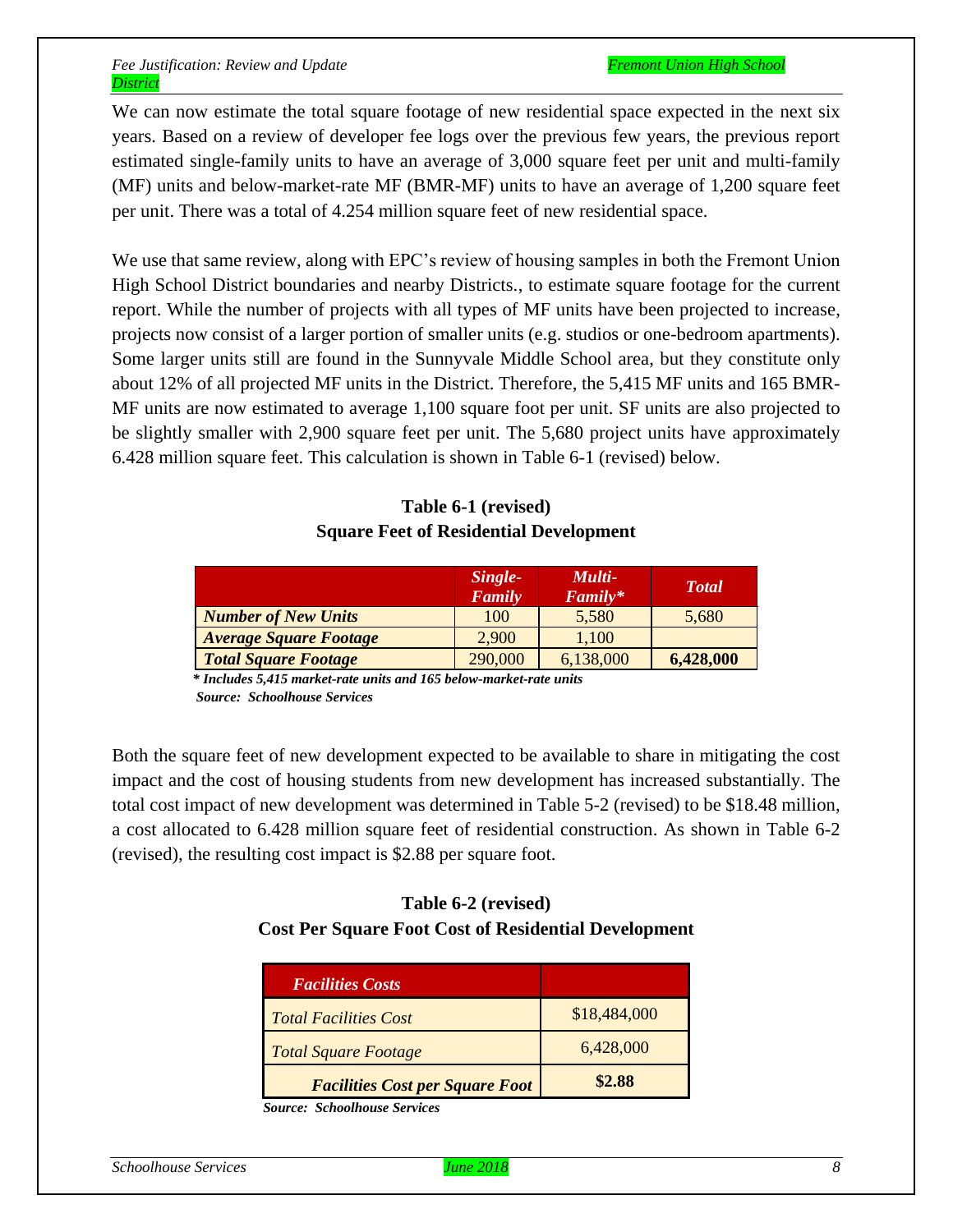#### **Additional Revenue Sources**

The Districts seeks revenue in many places, and the voters have been very supportive of bond issues and parcel taxes; the District does not know of any new sources. To the extent these sources are available in the future, they will presumably be devoted to renovation and replacement of existing facilities.

#### **Conclusion: Residential Fees**

While the District may have lower enrollment in the near future, its capacity will continue to be impacted by the need to refurbish or renovate classrooms to support enrollment. Without refurbishment and replacement as needed, the District's schools will not have the capacity to house students from new homes; therefore, the cost of renovation and replacement of the space required to house these students, but only that space, is eligible to be mitigated. The cost impact is \$2.88 per square foot of residential development. This amount is above the legal limit on the Level 1 fees the District is allowed to levy. The current limit on Level 1 residential fees, set by the SAB on January 24, 2018 is \$3.79 per square foot, with FUHSD's share of this amount being \$1.44 or \$1.52 per square foot. This is an average of only 51% of the total cost impact. FUHSD is thus justified in levying that amount on residential development.

#### **Fees on Commercial and Industrial Development**

#### Unfunded Cost of School Facilities per Student

The District's existing justification study traces the impacts of commercial/industrial (C/I) development for varying categories. The factors that affect the impacts are the density of employment by type, the formation of workers' households, student generation from these households, the cost of facilities to house these students and how much of that cost is left unfunded after receipt of residential fees. We reviewed these factors in light of present-day information, similar to our review of the factors affecting school cost impacts from new homes. The costs on which the fees on C/I development are determined represent the costs remaining after the collection of residential fees. The costs, recalculated for the updated assumptions in this report, are \$32,608 per student, as shown in Table 7-2 (revised).

## **Table 7-2 (revised) Unfunded Facility Cost per Student**

| <b>Total Residential Square Feet</b>      | 6,428,000    |
|-------------------------------------------|--------------|
| <b>Fee per Square Foot</b>                | \$1.52       |
| <b>Total Residential Fee Revenue</b>      | \$9,745,000  |
| <b>Total Facility Cost</b>                | \$18,484,000 |
| <b>Total Unfunded Cost</b>                | \$8,739,000  |
| <b>Number of Students</b>                 | 268          |
| <b>Unfunded Facility Cost per Student</b> | \$32,608     |
| <b>Source: Schoolhouse Services</b>       |              |

*Schoolhouse Services June 2018 9*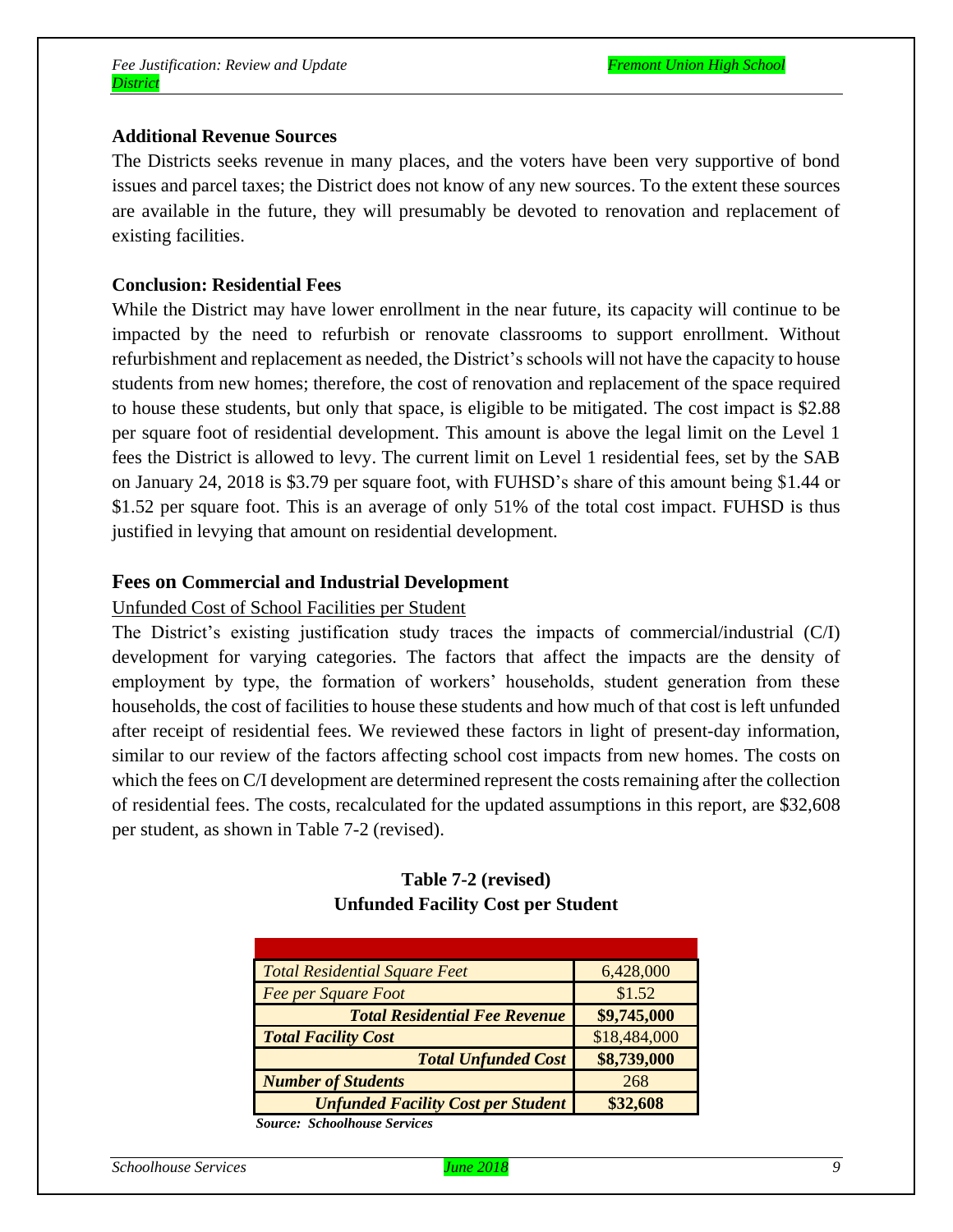#### Cost Per Square Foot with Residential Offset

The District's 2018 maximum commercial/industrial fee is \$0.23 per square foot (we conservatively use the lower of the two rates here). The District's cost of accommodating the students from C/I development is as large as the maximum fee the District is allowed to levy for all categories of development for which calculations are made. This justifies the District's levying of \$0.23 per square foot for all categories, except the two categories with the least average employee density – parking structures and self-storage. Table 7-3 (revised) below shows the cost impact for all categories. The comprehensive 2016 report provides guidelines for calculating fees on commercial/industrial development that is not in one of the categories shown.

|                                         | <b>Employees</b> | <b>Employees</b> | <b>Homes</b> per | <b>Students</b> | <b>Cost per</b> | <b>Cost per</b> |
|-----------------------------------------|------------------|------------------|------------------|-----------------|-----------------|-----------------|
| <b>Building Type</b>                    | per Sq. ft.      | in District      | <b>Employee</b>  | per Home        | <b>Student</b>  | Sq. ft.         |
| <b>Parking Structures*</b>              | 0.00002          | 0.35             | 0.67             | 0.047           | \$32,608        | \$0.01          |
| <b>Self-storage</b>                     | 0.00006          | 0.35             | 0.67             | 0.047           | \$32,608        | \$0.02          |
| <b>Lodging</b>                          | 0.0011           | 0.35             | 0.67             | 0.047           | \$32,608        | \$0.40          |
| <b>Schools</b>                          | 0.0011           | 0.35             | 0.67             | 0.047           | \$32,608        | \$0.40          |
| Warehouses**                            | 0.0013           | 0.35             | 0.67             | 0.047           | \$32,608        | \$0.47          |
| <b>Auto Repair</b>                      | 0.0013           | 0.35             | 0.67             | 0.047           | \$32,608        | \$0.47          |
| <b>Movie Theater</b>                    | 0.0015           | 0.35             | 0.67             | 0.047           | \$32,608        | \$0.54          |
| <b>Discount Clubs</b>                   | 0.0017           | 0.35             | 0.67             | 0.047           | \$32,608        | \$0.61          |
| <b>Regional Shopping</b><br>Centers***  | 0.0019           | 0.35             | 0.67             | 0.047           | \$32,608        | \$0.68          |
| <b>Hospitals</b>                        | 0.0021           | 0.35             | 0.67             | 0.047           | \$32,608        | \$0.75          |
| <b>Community Shopping</b><br>Centers*** | 0.0023           | 0.35             | 0.67             | 0.047           | \$32,608        | \$0.83          |
| <b>Neighborhood Retail***</b>           | 0.0026           | 0.35             | 0.67             | 0.047           | \$32,608        | \$0.93          |
| <b>Banks</b>                            | 0.0028           | 0.35             | 0.67             | 0.047           | \$32,608        | \$1.01          |
| <b>Business Office (all types)</b>      | 0.0034           | 0.35             | 0.67             | 0.047           | \$32,608        | \$1.22          |
| <b>Medical Offices</b>                  | 0.0043           | 0.35             | 0.67             | 0.047           | \$32,608        | \$1.55          |

## **Table 7-3 (revised) Cost per Square Foot with Residential Offset**

 *\* With attendants*

 *\*\* Source: Institute of Traffic Engineering (ITE) Trip Generation, 5th ed.*

 *\*\*\* Regional is greater than about 35,000 sq. ft., community 10,000 to about 35,000 sq. ft., and neighborhood less than 10,000 sq. ft.*

 *Source: Schoolhouse Services*